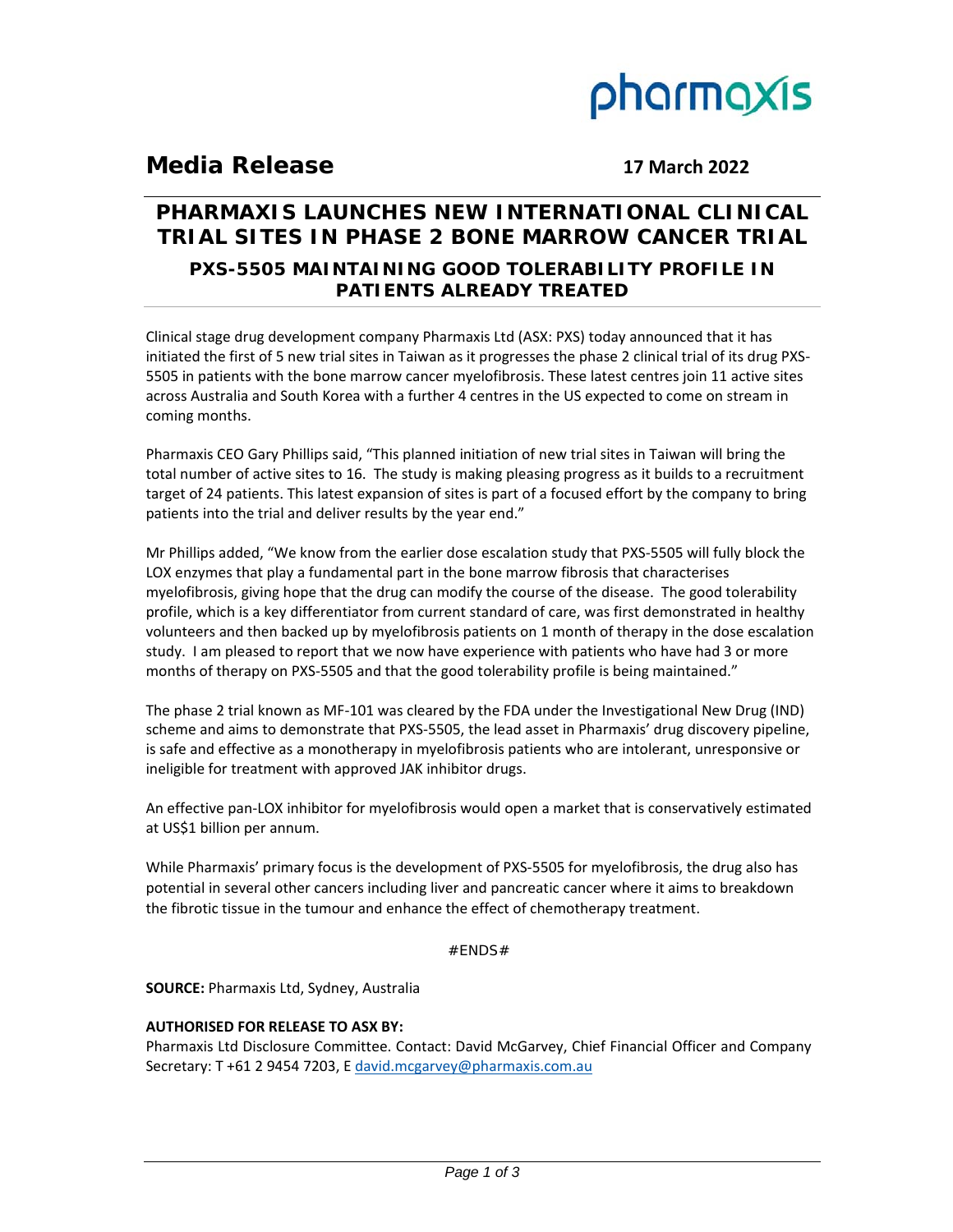## **CONTACT: Media:** Felicity Moffatt: T +61 418 677 701, E felicity.moffatt@pharmaxis.com.au **Investor relations:** Rudi Michelson (Monsoon Communications) T +61 411 402 737, E rudim@monsoon.com.au

### **Join the Pharmaxis mailing list [here](http://www.pharmaxis.com.au/investor-centre/subscribe/)**

**Follow us:** 



#### **About Pharmaxis**

Pharmaxis Ltd is an Australian clinical stage drug development company developing drugs for inflammatory and fibrotic diseases, with a focus on myelofibrosis. The company has a highly productive drug discovery engine built on its expertise in the chemistry of amine oxidase inhibitors, with drug candidates in clinical trials. Pharmaxis has also developed two respiratory products which are approved and supplied in global markets, generating ongoing revenue.

Pharmaxis is developing its drug PXS‐5505 for the bone marrow cancer myelofibrosis which causes a build up of scar tissue that leads to loss of production of red and white blood cells and platelets. The US Food and Drug Administration has granted Orphan Drug Designation to PXS‐5055 for the treatment of myelofibrosis and permission under an Investigational Drug Application (IND) to progress a phase 1c/2 clinical trial that began recruitment in Q1 2021. PXS‐5505 is also being investigated as a potential treatment for other cancers such as liver and pancreatic cancer. The FDA has granted an IND for a phase 1c/2a clinical trial in liver cancer.

Other drug candidates being developed from Pharmaxis' amine oxidase chemistry platform are targeting fibrotic diseases such as kidney fibrosis, NASH, pulmonary fibrosis and cardiac fibrosis; fibrotic scarring from burns and other trauma; and other inflammatory diseases.

Pharmaxis has developed two products from its proprietary spray drying technology that are manufactured and exported from its Sydney facility; Bronchitol® for cystic fibrosis, which is approved and marketed in the United States, Europe, Russia and Australia; and Aridol® for the assessment of asthma, which is approved and marketed in the United States, Europe, Australia and Asia.

Pharmaxis is listed on the Australian Securities Exchange (PXS). Its head office, manufacturing and research facilities are in Sydney, Australia. www.pharmaxis.com.au

#### **About PXS‐5505**

PXS‐5505 is an orally taken drug that inhibits the lysyl oxidase family of enzymes, two members LOX and LOXL2 are strongly upregulated in human myelofibrosis. In pre‐clinical models of myelofibrosis PXS‐5505 reversed the bone marrow fibrosis that drives morbidity and mortality in myelofibrosis and reduced many of the abnormalities associated with this disease. It has already received IND approval and Orphan Drug Designation from the FDA.

#### **About myelofibrosis**

Myelofibrosis is a disorder in which normal bone marrow tissue is gradually replaced with a fibrous scar‐like material. Over time, this leads to progressive bone marrow failure. Under normal conditions, the bone marrow provides a fine network of fibres on which the stem cells can divide and grow. Specialised cells in the bone marrow known as fibroblasts make these fibres.

In myelofibrosis, chemicals released by high numbers of platelets and abnormal megakaryocytes (platelet forming cells) over‐ stimulate the fibroblasts. This results in the overgrowth of thick coarse fibres in the bone marrow, which gradually replace normal bone marrow tissue. Over time this destroys the normal bone marrow environment, preventing the production of adequate numbers of red cells, white cells and platelets. This results in anaemia, low platelet counts and the production of blood cells in areas outside the bone marrow for example in the spleen and liver, which become enlarged as a result.

Myelofibrosis can occur at any age but is usually diagnosed later in life, between the ages of 60 and 70 years. The cause of myelofibrosis remains largely unknown. It can be classified as either JAK2 mutation positive (having the JAK2 mutation) or negative (not having the JAK2 mutation).

Source: Australian Leukemia Foundation: https://www.leukaemia.org.au/disease-information/myeloproliferativedisorders/types‐of‐mpn/primary‐myelofibrosis/